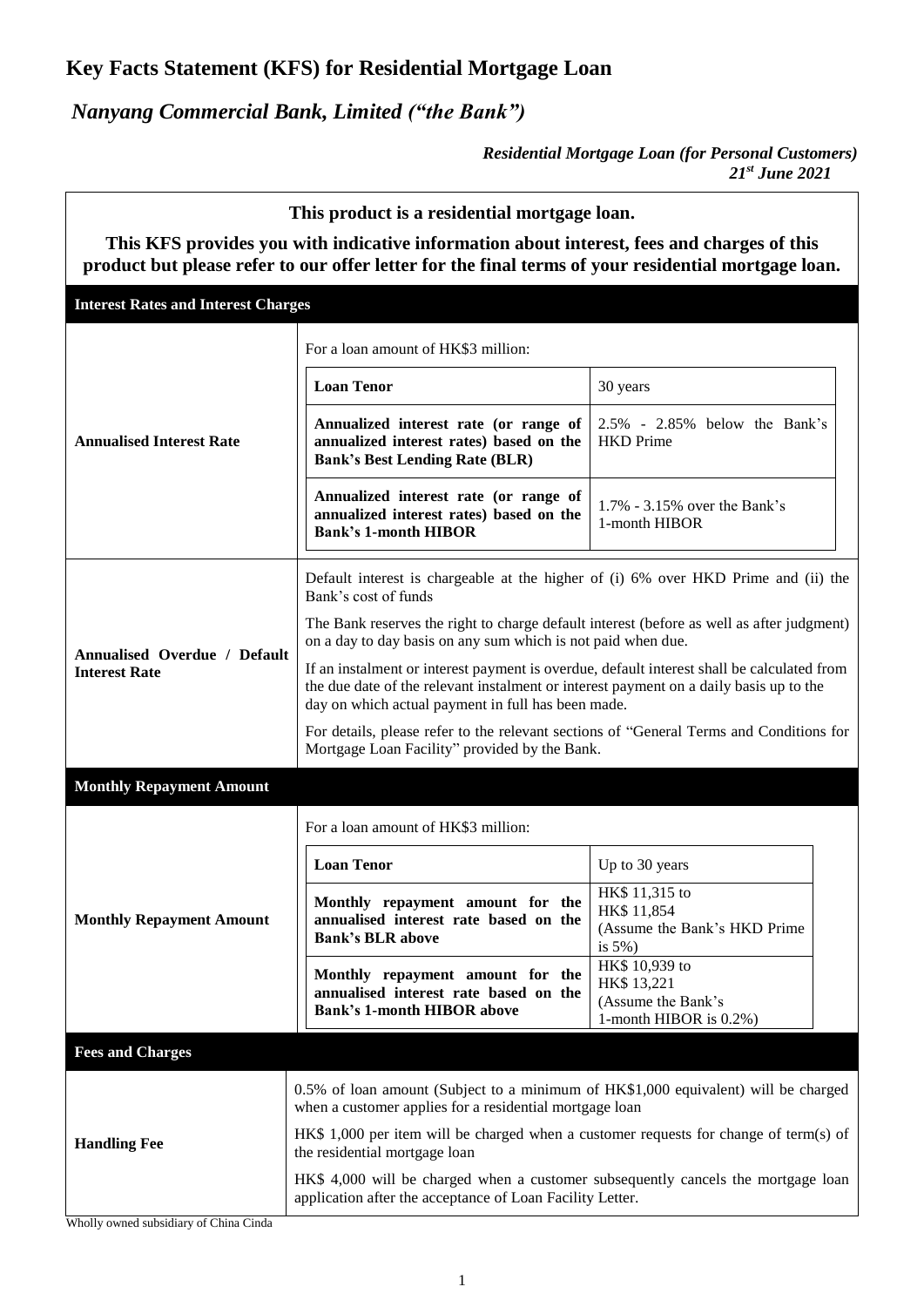| <b>Fees and Charges</b>                                                                                                                                                                                                                       |                                                                                                                                                                                                                                                                                                                                                                                                                                                                                                                                                                                                                                                                                                                                                                                                            |                                                                                |  |
|-----------------------------------------------------------------------------------------------------------------------------------------------------------------------------------------------------------------------------------------------|------------------------------------------------------------------------------------------------------------------------------------------------------------------------------------------------------------------------------------------------------------------------------------------------------------------------------------------------------------------------------------------------------------------------------------------------------------------------------------------------------------------------------------------------------------------------------------------------------------------------------------------------------------------------------------------------------------------------------------------------------------------------------------------------------------|--------------------------------------------------------------------------------|--|
| <b>Late Payment Fee and Charge</b>                                                                                                                                                                                                            | Apart from default interest, the Bank reserves the right to charge HK\$500 on each time<br>when the borrower fails to make a payment on its due date. In addition, if the Bank<br>shall determine in its absolute discretion that it is necessary to instruct lawyers to issue<br>letter of demand to the borrower or to take any other recovery action against the<br>borrower after the borrower has failed to make any payment on its due date, the Bank<br>shall have the right to recover all the legal costs of reasonable amount and reasonably<br>incurred by the Bank and the borrower shall be obliged to pay such costs to the Bank<br>upon demand.<br>For details, please refer to the relevant sections of "General Terms and Conditions for<br>Mortgage Loan Facility" provided by the Bank. |                                                                                |  |
| <b>Prepayment / Early Settlement /</b><br><b>Redemption Fee</b>                                                                                                                                                                               | Prepayment in full:<br>2% of the original loan amount will be charged when the borrower fully prepays the<br>loan within the first year of repayment;<br>1% of the original loan amount will be charged when the borrower fully prepays the<br>loan within the second year of repayment.<br>Prepayment in partial:<br>1% of the prepaid loan amount will be charged when the borrower partially prepays the<br>loan within the first year of repayment.<br>In addition, 1-month interest (based on repayment amount) will be charged if you fully<br>or partially repay the loan with less than 1 month's prior notice.                                                                                                                                                                                    |                                                                                |  |
| <b>Additional Information</b>                                                                                                                                                                                                                 |                                                                                                                                                                                                                                                                                                                                                                                                                                                                                                                                                                                                                                                                                                                                                                                                            |                                                                                |  |
| <b>Other relevant Fees and Charges:</b>                                                                                                                                                                                                       |                                                                                                                                                                                                                                                                                                                                                                                                                                                                                                                                                                                                                                                                                                                                                                                                            |                                                                                |  |
| <b>Custody of Non-discharged Deeds after Full Repayment</b>                                                                                                                                                                                   |                                                                                                                                                                                                                                                                                                                                                                                                                                                                                                                                                                                                                                                                                                                                                                                                            | HK\$3,000 per year                                                             |  |
| <b>Lease Consent Letter on Charged Property</b>                                                                                                                                                                                               |                                                                                                                                                                                                                                                                                                                                                                                                                                                                                                                                                                                                                                                                                                                                                                                                            | HK\$1,000 per letter<br>(plus legal cost, if any)                              |  |
| Re-issuance of Notice for Repayment Schedule                                                                                                                                                                                                  |                                                                                                                                                                                                                                                                                                                                                                                                                                                                                                                                                                                                                                                                                                                                                                                                            | HK\$100 per copy                                                               |  |
| <b>Re-issuance of Annual Statement of Instalment Loan Account</b>                                                                                                                                                                             |                                                                                                                                                                                                                                                                                                                                                                                                                                                                                                                                                                                                                                                                                                                                                                                                            | HK\$100 per copy                                                               |  |
| <b>Confirmation of Mortgaged Property and Account Balance</b>                                                                                                                                                                                 |                                                                                                                                                                                                                                                                                                                                                                                                                                                                                                                                                                                                                                                                                                                                                                                                            | HK\$200 per copy<br>(HK\$20 for each subsequent copy issued<br>simultaneously) |  |
| Re-issuance of Confirmation of Mortgage / Notice for<br>Repayment Schedule for the Mortgage Subsidizing Scheme of<br><b>Hospital Authority / Government</b>                                                                                   |                                                                                                                                                                                                                                                                                                                                                                                                                                                                                                                                                                                                                                                                                                                                                                                                            | HK\$100 per copy                                                               |  |
| <b>Change of Mortgage Scheme from "All-You-Want" Mortgage</b><br>Scheme / "Smart" Mortgage Scheme to other mortgage scheme<br>(or vice versa)                                                                                                 |                                                                                                                                                                                                                                                                                                                                                                                                                                                                                                                                                                                                                                                                                                                                                                                                            | HK\$2,000 for each application                                                 |  |
| <b>Provision of Duplicate Copy of Deeds / Documents</b>                                                                                                                                                                                       |                                                                                                                                                                                                                                                                                                                                                                                                                                                                                                                                                                                                                                                                                                                                                                                                            | HK\$200 per Property Title deed;<br>HK\$50 per page for other documents        |  |
| Handling Fee for Government Rate/Management Fee Payment                                                                                                                                                                                       |                                                                                                                                                                                                                                                                                                                                                                                                                                                                                                                                                                                                                                                                                                                                                                                                            | HK\$500 for each time                                                          |  |
| Administration Fee for adoption of the Reinstatement Value of<br>the mortgaged property as the insured amount of Fire<br>Insurance Policy (Applicable for Inception of Fire Insurance,<br>Revise of sum insured or Renewal of Fire Insurance) |                                                                                                                                                                                                                                                                                                                                                                                                                                                                                                                                                                                                                                                                                                                                                                                                            | HK\$1,000 for each time                                                        |  |

Wholly owned subsidiary of China Cinda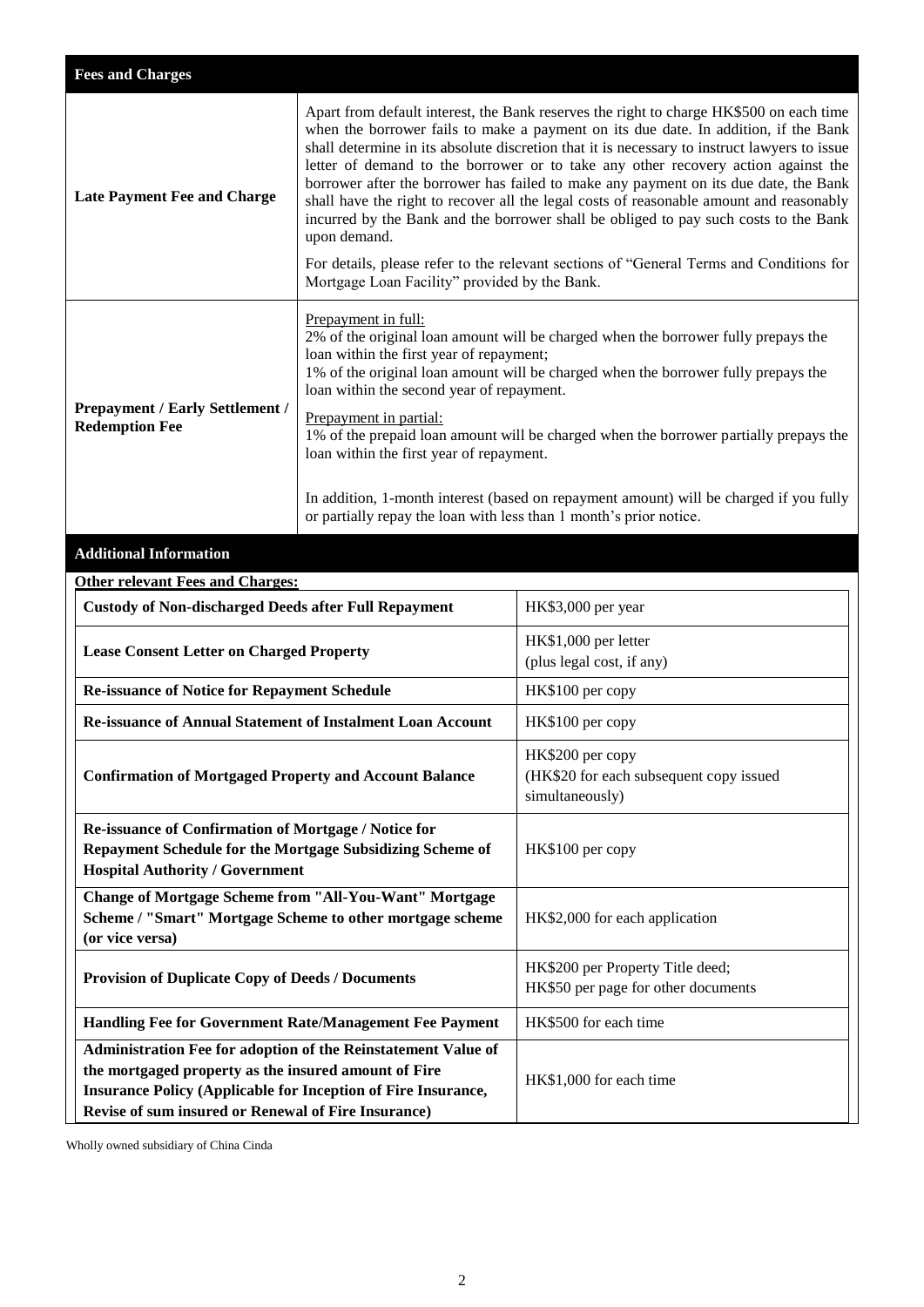## **Key Facts Statement (KFS) for Residential Mortgage Loan**  *Nanyang Commercial Bank, Limited ("the Bank")*

## *Residential Mortgage Service of Greater Bay Area (for Personal Customers) 21 st June 2021*

| This service is a residential mortgage loan.<br>This KFS provides you with indicative information about interest, fees and charges of this service<br>but please refer to our offer letter for the final terms of your residential mortgage loan. |                                                                                                                                                                                                                                                                                                                                                                                                                                                                                                                                                                                                                                                                              |                                                    |  |  |  |
|---------------------------------------------------------------------------------------------------------------------------------------------------------------------------------------------------------------------------------------------------|------------------------------------------------------------------------------------------------------------------------------------------------------------------------------------------------------------------------------------------------------------------------------------------------------------------------------------------------------------------------------------------------------------------------------------------------------------------------------------------------------------------------------------------------------------------------------------------------------------------------------------------------------------------------------|----------------------------------------------------|--|--|--|
| <b>Interest Rates and Interest Charges</b>                                                                                                                                                                                                        |                                                                                                                                                                                                                                                                                                                                                                                                                                                                                                                                                                                                                                                                              |                                                    |  |  |  |
| <b>Annualized</b><br><b>Interest Rate</b>                                                                                                                                                                                                         | For a loan amount of HK\$3 million:<br>Loan Tenor<br>Annualized interest rate based on the<br>Bank's Best Lending Rate (BLR)<br>Annualized interest rate based on the<br>Bank's 1-month HIBOR                                                                                                                                                                                                                                                                                                                                                                                                                                                                                | 30 years<br>The Bank's HKD Prime<br>Not Applicable |  |  |  |
| <b>Annualized</b><br>Overdue /<br><b>Default Interest</b><br>Rate                                                                                                                                                                                 | Default interest is chargeable at the higher of (i) 6% over the Bank's HKD Prime and (ii) the Bank's cost<br>of funds<br>The Bank reserves the right to charge default interest (before as well as after judgment) on a day to day<br>basis on any sum which is not paid when due.<br>If an instalment or interest payment is overdue, default interest shall be calculated from the due date of the<br>relevant instalment or interest payment on a daily basis up to the day on which actual payment in full has<br>been made.<br>For Details, please refer to the relevant sections of "General Terms and Conditions for Mortgage Loan<br>Facility" provided by the Bank. |                                                    |  |  |  |
| Monthly Repayment Amount                                                                                                                                                                                                                          |                                                                                                                                                                                                                                                                                                                                                                                                                                                                                                                                                                                                                                                                              |                                                    |  |  |  |
| <b>Monthly</b><br><b>Repayment</b><br><b>Amount</b>                                                                                                                                                                                               | For a loan amount of HK\$3 million:<br><b>Loan Tenor</b><br>30 years                                                                                                                                                                                                                                                                                                                                                                                                                                                                                                                                                                                                         |                                                    |  |  |  |
|                                                                                                                                                                                                                                                   | Monthly repayment amount for the<br>annualized interest rate based on the<br>Bank's BLR above                                                                                                                                                                                                                                                                                                                                                                                                                                                                                                                                                                                | HK\$16,105<br>(Assume the Bank's HKD Prime is 5%)  |  |  |  |
|                                                                                                                                                                                                                                                   | Monthly repayment amount for the<br>annualized interest rate based on the<br>Bank's 1-month HIBOR above                                                                                                                                                                                                                                                                                                                                                                                                                                                                                                                                                                      | Not Applicable                                     |  |  |  |
| Fees and Charges                                                                                                                                                                                                                                  |                                                                                                                                                                                                                                                                                                                                                                                                                                                                                                                                                                                                                                                                              |                                                    |  |  |  |
| <b>Handling Fees</b>                                                                                                                                                                                                                              | HK\$ 1,000 per item will be charged when a customer requests for change of term(s) of the Residential<br>Mortgage Service of Greater Bay Area.<br>HK\$ 4,000 will be charged when a customer subsequently cancels the mortgage loan application after the                                                                                                                                                                                                                                                                                                                                                                                                                    |                                                    |  |  |  |
| acceptance of Loan Facility Letter.                                                                                                                                                                                                               |                                                                                                                                                                                                                                                                                                                                                                                                                                                                                                                                                                                                                                                                              |                                                    |  |  |  |